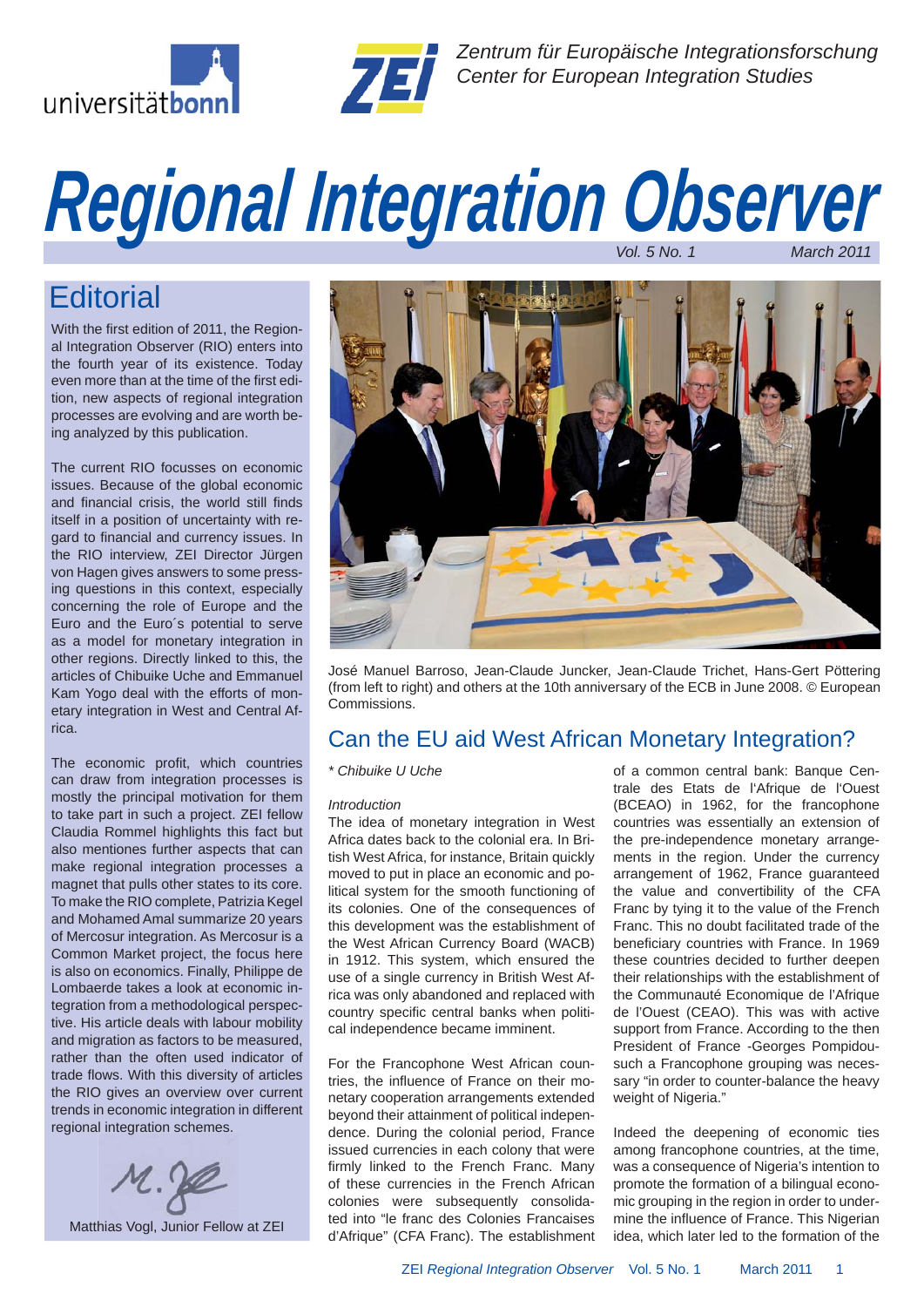Economic Community of West African States (ECOWAS) in 1975, was influenced by the belief that some francophone West African States were used as proxies by France to support the breakup of Nigeria during the country's civil war.

The francophone West Africa monetary cooperation arrangement was, however, severely tested in the 1980s. This was mainly because of the sharp drop in world market prices of their main export commoditiescocoa, coffee, cotton and petroleum- and the appreciation of the French franc in the international market. Given the peg of the CFA franc to the French franc, the CFA franc also appreciated considerably. This made the exports of the CEAO countries more expensive and less competitive in the international markets. With the aid of France, all the member countries opted to make a uniform monetary adjustment-50 percent devaluation of their currency- despite their different economic situations. These francophone countries also used the opportunity to strengthen their political, economic and monetary solidarity and to reaffirm their commitment to the principles and stability that characterize the franczone. This was done with the transformation of the West African Monetary Union into the West African Economic and Monetary Union (WAEMU) in 1994. The WAEMU agreement was further strengthened in 1999 when the heads of states of WAEMU countries adopted the Regional Convergence, Stability, Growth and Solidarity Pact. Under this scheme, the WAEMU countries adopted a uniform set of economic targets with the aim of enhancing the convergence of their various economies and promoting economic stability and growth.

#### *ECOWAS Wide Monetary Integration*

Regional integration arrangements are far more than economic ideals. Colonial divisions of the West African countries, no doubt, ensured the late development of the idea of a West Africa wide regional integration program. As already mentioned, this idea, which was championed by Nigeria, first emerged in 1969. In 1972, the Association of African Central Banks set up a Study Group to examine trade and monetary relations in the sub-region. Their report culminated in the establishment of the West African Clearing House (WACH) in 1975. Its main objective was to facilitate the receipt of export proceeds by exporters and stimulate intra-sub-regional trade. In practice however, the introduction of WACH did little to promote trade in the sub region. This was because no stakeholder was willing to act as a hegemon. Nigeria, despite its political objectives and enormous oil wealth, failed to do so. Nigeria, against the recommendation of the WACH Study Group refused to channel trade in oil, its major foreign exchange earner, through the Clearing House mechanism. Without any willing and able hegemonic power in the region, it was not surprising that intra-regional trade only recorded minimal increases even with the introduction of the WACH. The establishment of ECOWAS did little to change this fact.

In 1987, the ECOWAS Heads of State and Government adopted the ECOWAS Monetary Cooperation Programme (EMCP). The main objective of this EMCP is the adoption of collective policy measures in order to achieve a harmonized monetary system and common management institutions. In reality, ECOWAS member states decided to go for deeper monetary integration (single monetary zone) despite the fact that they failed to successfully run a much simpler scheme. The result has been the unending extension of transition for the ECOWAS wide monetary integration. The last extended date of 2010 has now passed.

From the above, it is not surprising that despite its checkered history, WAEMU is still seen as a model for monetary integration in West Africa. This is because its agency of restraint mechanism ensures economic stability, which is essential for economic development and growth. Rather than expand a functioning WAEMU, colonial divide and pride prodded Nigeria and Ghana to establish a second monetary zone: the West African Monetary Zone (WAMZ) in the region. This strategy is supposed to help accelerate the achievement of an ECOWAS wide monetary union in the region. The weak assumption is that at the very least, this should help convince the CFA Franc group of the viability and feasibility of an ECO-WAS single monetary zone. WAMZ was initially expected to come into force in January 2003 with the establishment of a West African Central Bank and the introduction of a Common Currency (the "Eco") for the participant countries. Like the ECOWAS wide monetary integration program, this scheme has also suffered multiple rescheduling of commencement dates. Like the ECOWAS wide monetary integration program, the main impasse to the attainment of WAMZ remains the absence of a hegemonic power that is willing to act as an agency of restraint. Unfortunately, Nigeria, even if it is willing, is currently not in a position, at least financially, to do this. Monetary integration in Francophone West Africa has been relatively successful thus far because pegging the currency to the Euro, with the support of France, gives France the authority to act as agency of restraint. Francophone countries therefore have to choose between continued French assistance and pursuing monetary expansionist policies. In the light of the above, the expansion of WAEMU to include non WAEMU West African countries is, no doubt, the most attractive option for the establishment of an ECOWAS wide monetary integration arrangement.

Admittedly, the current agreement France has with its EU partners, with respect to its monetary relationship with WAEMU countries, is unlikely to permit this. Getting the EU to rethink this restriction should, however, not be too difficult. This is because EU member states have supported ECOWAS countries through various forms of aid. In fact, the contributions of member countries, if aggregated, constitute the largest segment of aid to the West African region. Poverty reduction and economic growth in Africa have also often emerged as one of the main objectives of EU international economic relations. Funds currently spent on aid, with doubtful utility value, could well be diverted to help support the proposed fixed parity arrangement. France also currently has little to fear with respect to allowing for the expansion of WAEMU. Although it has traditionally been uncomfortable, with the size of Nigeria, recent developments have shown that such fears are no longer valid. Firstly, time has shown that the projected economic potential of Nigeria was rather too optimistic. Secondly, recent developments in the EU create genuine opportunities for ECOWAS wide integration. This is especially so, given the fact that the intra ECOWAS divide had its origins in European colonization. With the coming together of these European countries, their political



Contactor Furar arationsforschung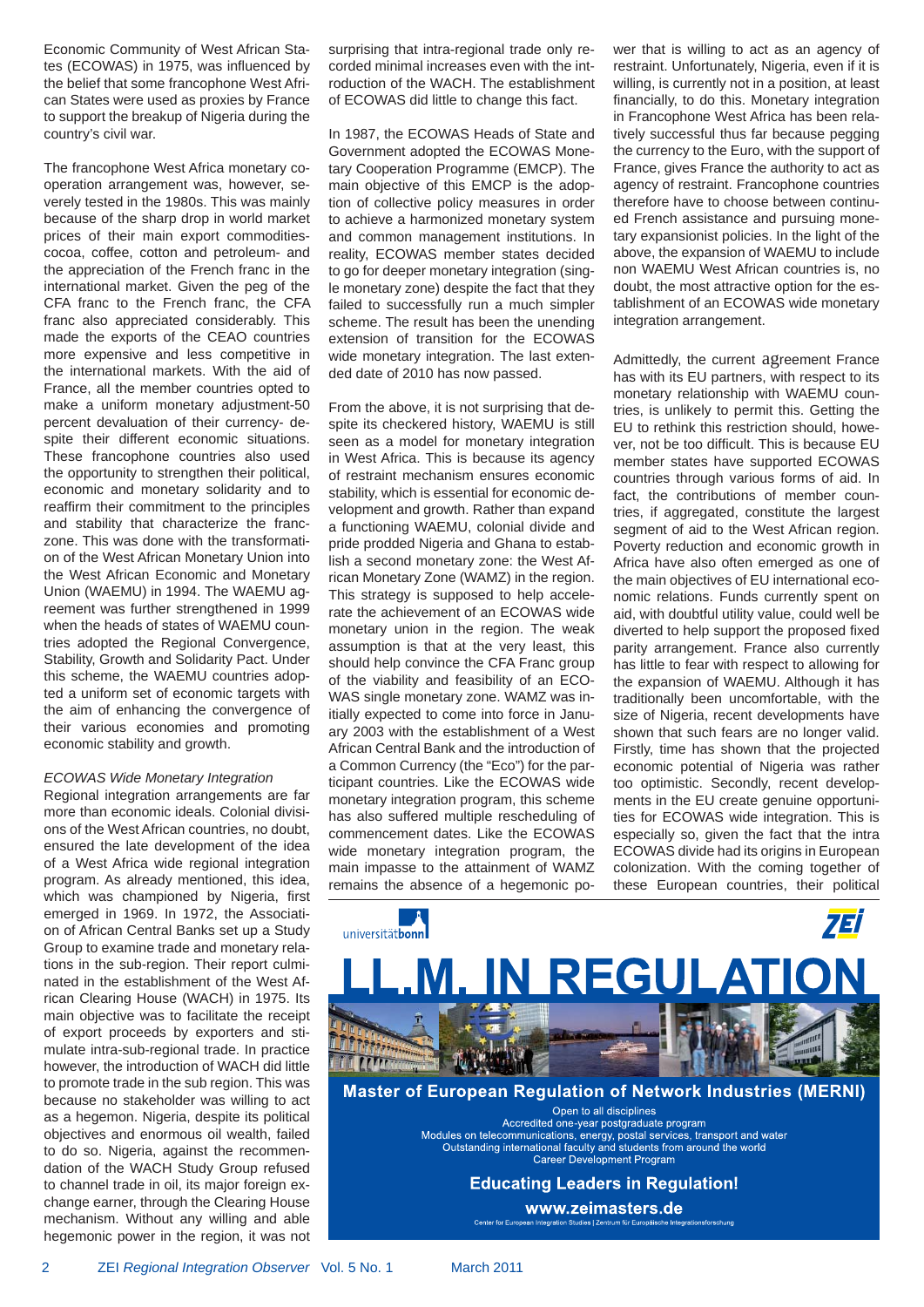and economic differences should begin to disappear, thus creating new opportunities.

There is now a clear opportunity for the EU to operationalize its usual advocacy of being interested in the economic development of West Africa by acting as an agency of restraint for ECOWAS countries. Although currency convertibility and stability will not automatically ensure economic growth in ECOWAS, it will be a convenient starting point. At the least, it will help foster the creation of a large economic space, which will positively impact the economic development of the region. It will also help to hasten the dismantling of the existing barriers to intra community trade and economic cooperation. For this arrangement to make long-term economic sense and lead to development for West African countries, it must be seen not as an end in itself but as an essential step towards the ultimate goal of internalizing the monetary restraint mechanism in the West African sub-region. It is also unlikely that any monetary support scheme, which has no explicit timeframe, will be acceptable to the EU.

#### *The Way Forward*

Now that it is evident that the idea of a second monetary zone has become a fast disappearing dream, the only viable alternative is for the WAEMU to be expanded to bring on board members of the Second Monetary Zone. There may, however, be two potential obstacles to this happening. First, most of the Anglophone countries will be reluctant to join a francophone organisation because of their colonial heritage and sometimes, nationalistic pride. The second reason is the fact that France (and the EU), which acts as the agency of restraint for WAEMU, may be reluctant to expand the current membership of WAEMU. As has already been argued, the second problem is not insurmountable. It will, for instance, not be difficult to convince the EU that the political and economic developments in Europe have now created a unique opportunity for it to help unite a region it helped to divide. The obstacles relating to colonial heritage and nationalistic pride will also not be difficult to surmount. The very fact that all the European countries that participated in the partitioning of the West African sub region have now united under the EU has blunted western interests in ensuring the continued division of the region. The issue of nationalistic pride will, no doubt, vary from country to country. The first step towards achieving an ECOWAS wide monetary integration arrangement would be for the EU to withdraw its resistance towards the expansion of WAEMU. There must, however, be strict and clear rules guiding the admission of new members to WAEMU and only countries that meet the set convergence criteria should be admitted. There should also be explicit penalties for default. This will, at the very least, ensure that willing new entrants will take decisions that could seriously impact on their membership or suspension from the union. Furthermore, to be acceptable to all the stakeholders, Europe cannot be expected to act as an agency of restraint for an expanded WAEMU for an infinite period. The ultimate goal must be to internalize the restraint mechanisms in the subregion. It is, for instance, easier for the EU to agree to act as an agency of restraint to an expanded WAEMU for an agreed period of time- say, 25 years in the first instance. There is also no reason why the Francophone countries will not consent to the expansion of WAEMU. This will at least help integrate their economies with those of their Anglophone neighbors without necessarily upsetting their relationship with Europe.

Once a framework for admitting new members into WAEMU has been put in place, it is likely that some WAMZ member countries will apply to join. Guinea, which was ostracized from the francophone union in 1958, is one. Liberia, which was not a British colony, is also another candidate. Without British interference, it is also likely that Ghana, Sierra Leone and Gambia, which are all encircled by Francophone countries, will all consider joining WAEMU. For the above West African countries, membership of an expanded WAEMU will help force them to adhere to macro-economic policy discipline and ensure monetary stability and currency convertibility. The attendant trade and investment benefits will no doubt be immense. It is, however, unlikely that Nigeria will join such a Union, at least in the short run. Aside from its colonial heritage Nigeria has over the years, partly due to its oil wealth and sheer size, acquired enormous nationalistic pride that will sabotage its joining WAEMU. This, however, should not be seen as a hindrance to the above proposal. This is because, in the future, it would be easier to integrate Nigeria and an expanded WAEMU into a single monetary zone than the current approach of trying to achieve an increasingly difficult Second Monetary Zone, which will then be integrated with WAEMU.

*\* Chibuike U Uche is Professor of Banking and Financial Institutions at the University of Nigeria, Enugu Campus.*

### **ZEI-WAI Meeting: Obstacles of Sustainble Regional Integration in West Africa**

During an intensive discussion with politicians, diplomats and local academics of Cape Verde, as well as with representatives of the European Union (EU) and the United Nations (UN) in the West African country, experts of ZEI and the West Africa Institute (WAI) reflected about institutional, socio-economic and security aspects of regional integration with a special focus on the Economic Community of West African States (ECOWAS). The workshop was held in the Cape Verdean Foreign Ministry in Praia as part of the consultation process of ZEI and WAI with support of the German Federal Ministry of Education and Research (BMBF).

*Photo:* ZEI director Prof. Ludger Kühnhardt and ZEI fellows Claudia Rommel and Matthias Vogl together with WAI project coordinator Dr. Corsino Tolentino and Cape Verdean diplomat José Rocha at the conference in the Foreign Ministry of Cape Verde.

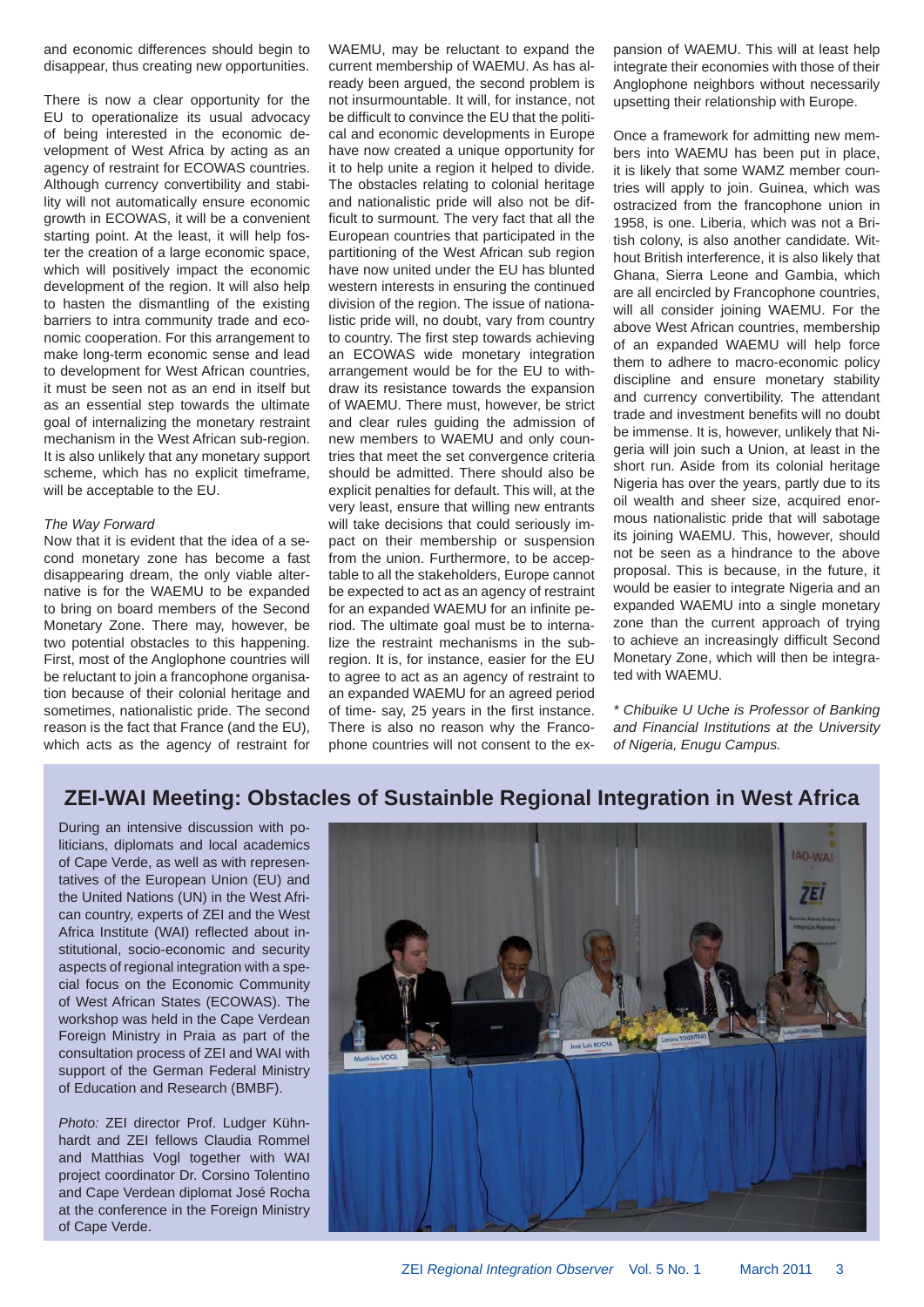## Monetary Integration in Central Africa: Review and Outlook

#### *\* Emmanuel Kam Yogo*

The history of regional integration in Central Africa is that of many decades of failures: failure of harmonizing economic policies, failure of intra-community trade growth, failure of harmonizing investment regulations, failure of implementing free movement of persons etc. These failures never called into question the functioning of the Franc Zone in Central Africa, though some disorders occurred within the Central Bank of Central African States (BEAC=Banque des Etats de l'Afrique Centrale).

Nowadays, if the Franc zone is considered as a successful monetary integration model in Africa, it should not be forgotten that this monetary integration system is headed by a leader who is neither from Central Africa nor from the African continent, but France. France plays an important role in the functioning of the Franc Zone as a whole and in the functioning of BEAC in particular. However, it is also an instrument to control the monetary sovereignty of all member States of the Franc zone.

The Central and West Africa CFA Francs have the same history. Nevertheless, given the current situation in Côte d'Ivoire, should the Central and West Africa CFA Francs continue to share a common destiny? According to history, French African Colonies Francs (CFA F) was officially created in 1945. But the evolution of the statute of their users led to a change in meaning. The Central African CFA Franc became Franc of African Financial Cooperation (CFA F) and the West African CFA F became Franc of African Financial Community.

The Central African CFA Franc was created with the absence of a sub-regional integration policy. BEAC, the Central African currency issuing institution, functioned for a long time within a context with no political will of integration, since the Customs and Economic Union of Central Africa (UDE-AC= Union Douanière des Etats de l'Afrique Centrale) which was created in 1964 did not have a Monetary Union Treaty. It was just in 1994 with the launching of the Economic and Monetary Community of Central Africa (CEMAC) that a Monetary Union for Central Africa (UMAC) was created. Article 9 of the UMAC treaty effectively takes into account the role of BEAC. After transferring the central Headquarters of BEAC from Paris to Yaounde, three Gabonese successively occupied the post of governor up to 2009. Casimir Oyé Mba (1977-1990), Jean Felix Mamalepot (1990-2007), Philebert Andzembe (2007-2009). Due to corruption and embezzlement within BEAC, Gabon's monopoly of the Governorship was put to question. During the CEMAC summit of Heads of State held in Central African Republic in January 2010, it was decided that the BEAC Governorship would now rotate among member States. Thus, Lucas Abaga Nchama from Equatorial Guinea was appointed to replace the outgoing Gabonese Governor. He took office after some malpractices were discovered at the foreign office of Paris and the loss of FCFA 17 billion. This situation discredited the BEAC. Hence, the first mission of the new Governor was to restore BEAC's credibility and brand image.

It was within that framework that a number of reforms had to be carried out:

- First of all, the internal control mechanism has been strengthened. It now has a statute that protects it from pressures. Henceforth, all BEAC offices will be subjected to annual audits by a special department created for that purpose;

- Then, a code of conduct and a market code were put in place;

- Lastly, there was a a reduction of the running costs.

All these reforms are being carried out with the support of the International Monetary Fund (IMF). The implementation of these reforms has had an impact on the statutes of the BEAC like the modification of the participation in the capital, the invalidation of the Fort-Lamy agreement (this agreement reserved the post of governor to Gabon), the limitation on the duration and of the term of office of BEAC's Governor, and the creation of the Monetary Policy Committee.

The cooperation agreement between BEAC and BCEAO (Banque Centrale des Etats de l'Afrique de l'Ouest), signed on 18 November 2008 in Dakar by their two Governors, laid down the guiding principles and cooperation modalities between them. They agreed to focus their cooperation on managing monetary signs, payment system, and dialogue on issues relating to banking, financial and monetary specific regulations, and the implementation of a permanent programme of activities and strengthening staff expertise. Reflections relating to the restoration of the Central and West African CFA Francs interchangeability are underway.

Finally, in February 2011, BEAC created a banking deposit guarantee fund for Central Africa (FOGADAC: Fonds de Garantie des Dépôts en Afrique Centrale) that aims to protect saver funds. The guarantee fund will be provided by commercial bank contributions.

In a nutshell there is on the one hand a prospect of increased alternation and maybe therefore also of a slight instability in the post of the BEAC Governor in the future and on the other hand there are signs of a strengthening of the cooperation with West Africa.

*\* Emmanuel Kam Yogo is Senior Lecturer at the Faculty of Legal and Political Sciences, University of Douala, Cameroon.*



Andreas Marchetti/Louis-Marie Clouet (eds.): Europa und die Welt 2020. Entwicklungen und Tendenzen (Schriften des Zentrum für Europäische Integrationsforschung, Vol. 74), Baden-Baden: Nomos 2011.

Louis-Marie Clouet/ Andreas Marchetti (eds.): L'Europe et le monde en 2020. Essai de prospective franco-allemande, Villeneuve d'Ascq: Presses Universitaires de Septentrion 2011

Chibuike Uche: The European Union and Monetary Integration in West Africa (Discussion Paper, C 206), Bonn: ZEI 2011.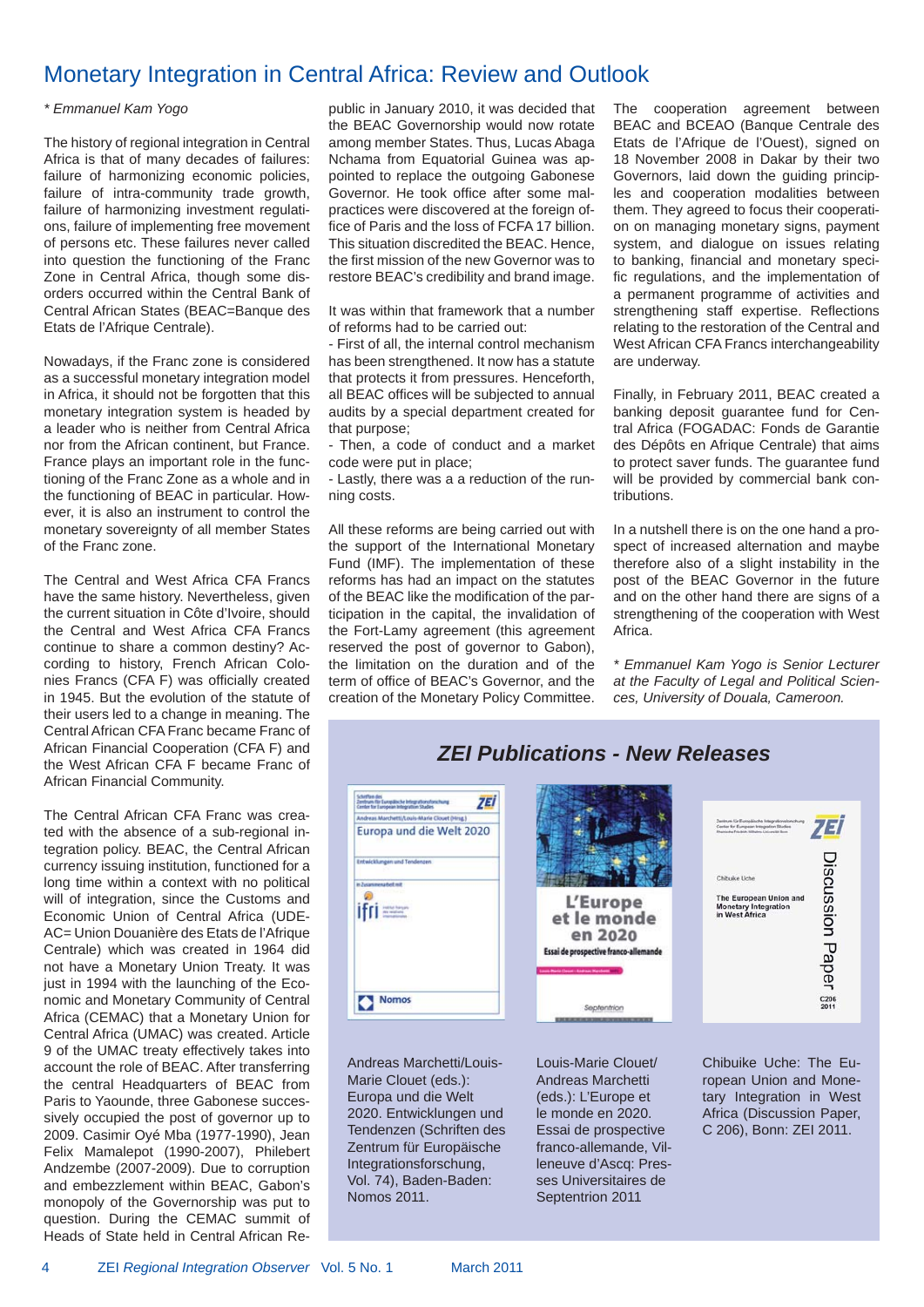## Mercosur - Twenty Years after the Treaty of Asunción

*\* Patrizia Luíza Kegel and Mohamed Amal*

#### *Introduction*

In 2011, Mercosur will celebrate its twentieth anniversary, a landmark in all the experiences of regional integration in Latin America. Two decades of effective regional integration among the four countries of South America: Argentina, Brazil, Uruguay and Paraguay. The particularity of this process and the reasons for its relative success can be explained by different factors, of which the following stand out: first, throughout the two decades of its existence, Mercosur has managed to maintain a climate of unprecedented democratic governance and political openness, compared with the patterns of developing countries; second, despite the institutional and economic limitations, the regional bloc maintained a stable structure of negotiations both internally among its member states, and on multilateral and bilateral levels; third, the cooperation has brought more international trade and economic benefits, allowing the consolidation of the regional economic bloc as a unit and attracting new members in a process of enlargement, which, though still nascent in its concept, points to a greater dynamic of South American integration. In this perspective, Mercosur, and especially Brazil, will be the driver of the dynamic of intra-Latin American cooperation.

#### *Origins and changes dynamic*

Although the South American experiences with regional integration date back to the 1960s, the reasons that have frustrated such attempts can be credited to the inability of the countries to link their decisions to the larger goal of trade liberalization and economic development. More or less constantly, the debate was limited to minor problems of a technical character, often resulting in a certain excess of internal rules. The Integration Treaty of 1988, signed between Brazil and Argentina finally was the basis for the creation of Mercosur with Uruguay and Paraguay joining the Treaty of Asuncion in 1991. The initial objectives of Mercosur have been ambitious, the ultimate goal being the formation of a Common Market. Basic elements for achieving these goals, even today, remain a priority for the economic and political success of the regional bloc. The principal ones are those linked to classical mechanisms of implementation of a Common Market, particularly the elimination of tariff and non-tariff barriers, free movement of labor and capital, free trade in services, the adoption of a Common External Tariff and the (attempted) coordination of macroeconomic policies.

In particular, the progressive deployment of the Customs Union in 1995, with the adoption of common external tariff, aimed to guarantee a set of measures to ensure the continuity of Mercosur. We highlight on the one hand the equality of conditions of all members in intra-regional trade, on the other hand the insurance of a margin of preference for the Mercosur partners in relation to extra-zone trade. The outcome shall be to establish the necessary political impetus for the consolidation and expansion of the regional bloc, and especially foster unity in the positions of member countries in their trade relations with other actors, particularly in the negotiations with the EU and within the WTO. Moreover, since the 1990s, the general climate of economic and institutional changes that has permeated Mercosur was extremely positive, especially because of a broad policy based on democratic values, trade liberalization and modernization of economic organizations. However, the second half of the 1990s was marked by successive crises, which had negative repercussions on Mercosur. Since the 1997 Asian crisis and the subsequent Brazilian devaluation in 1999, the intra-zone trade decreased gradually, reaching its lowest level at the time of macroeconomic turmoil in Argentina. Once this acute economic phase had been overcome, economic and trade transactions rebounded, though never reaching the levels before the crisis. Only after the recovery from the global financial crisis, the intra-regional trade reached its level of the years before. In this context of economic crisis and changes in the international trade patterns, the main attempt to strengthen the regional bloc during this period, by setting an agenda of "Mercosur re-launch", was not that successful, and neither could muster the political conditions that allow the reform of the bloc's institutional structure. Thus, the legal and institutional structures with intergovernmental character that formed the Mercosur since its inception have been maintained.

The outcome was an accumulation of overlapping instances, with low operative capacity and directly exposed to the most diverse influences of internal economic and political circumstances of the member states. Unlike the EU, which manages and articulates the process of trade and economic integration using supranational institutions, the option of Mercosur, with the intergovernmental structure of governance, still reflects economic disparities, political and demographic differences. In this context, the legal and institutional framework adopted for Mercosur has not changed the traditional instruments of international organizations, in particular, does not contemplate any kind of mechanism of "shared sovereignty" as the EU. Although there are different institutional and operational drawbacks, Mercosur in the last two years showed a positive dynamic towards consolidating the Customs Union and defining

operational measures and strategies to reduce regional disparities and creating a favorable environment for the integration of their industrial production chains.

During the summit in August 2010 important measures for consolidating the Customs Union were adopted, which meant the combinability of different interests and perceptions of the state´s parties, with the aim of promoting a common goal. The agreement reached during the meeting in Argentina includes the gradual abolition of double charging of the common external tariff (CET), the adoption of a mechanism for distributing customs revenue and the adoption of a common customs code, the Single Customs Document and the Manual of Procedures for Controlling Customs Valuation. Furthermore, at the Summit in December 2010, the decision was finally made to establish a schedule for the elimination of exceptions lists to the Mercosur common external tariff within ten years. In terms of developing a framework to stimulate the integration of productive chains and business cooperation, the creation of a Guarantee Fund for micro, small and medium sized enterprises was approved in December 2008. The program strengthens the FOCEM (Mercosur Structural Convergence Fund), established in 2007, and has promoted several investment projects in order to contribute to regional development, reducing the development asymmetries and promoting new strategic investments.

The third area of strategic measures to strengthen the integration and intra-regional trade refers to approval of a plan of actions in December 2008 for the liberalization of trade in the service sector. The plan aims to eliminate all restrictions on access to the domestic market, to harmonize the regulatory frameworks of all member states, and to eliminate all measures and administrative obstacles to the effective functioning of the intra-regional trade with services.

#### *Mercosur again*

In an overall evaluation 20 years after its creation, Mercosur did not fully achieve the objectives proposed in the Treaty of Asuncion. There remain obstacles to tariff reduction, there was no significant advancement towards a more effective institutional consolidation, and especially no advancement towards the integration into the Common Market as originally planned. However, the decisions made in the recent meetings of the Mercosur Commission point out to a greater concern with operational issues related to set up effective management mechanisms of the deepening of trade liberalization and the intra-regional trade in order to extend this process to the service sector. On the other hand, such measures were also adopted with the aim to create new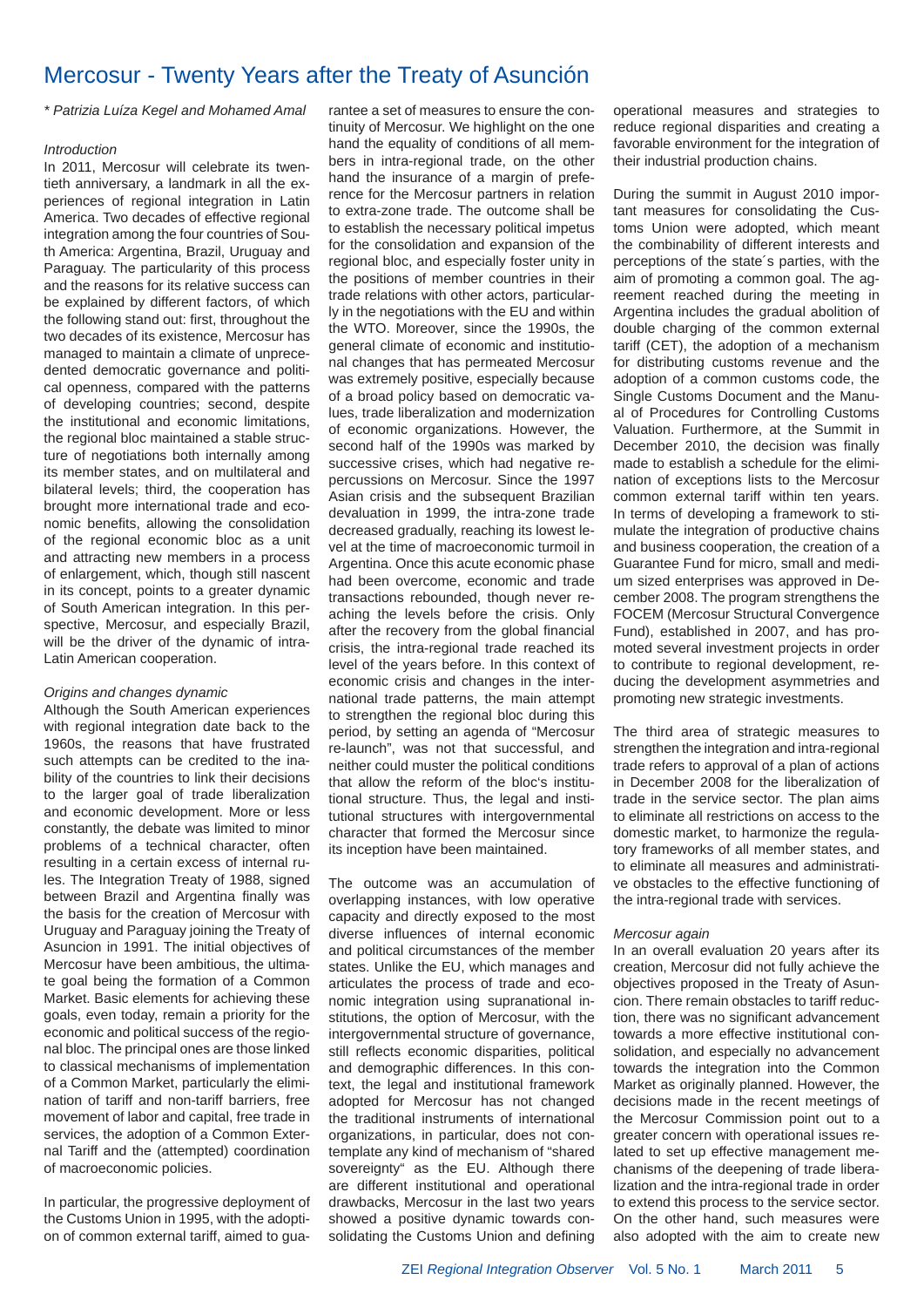conditions for an effective functioning of the custom union. This demonstrates a more pragmatic policy of decision-makers, seeking to improve the management mechanisms for the purpose of the preservation of Mercosur´s main outcome as a geographic space of cooperation. However, according to Felix Peña (2010), this situation cannot conceal that there are three areas in which Mercosur has accumulated a considerable stock of positive externalities. Firstly, despite some setbacks, there is a set of economic and trade preferences already agreed and that have a positive effect on the increase of the intra-regional trade flows, the integration of productive chains through cross-investments and the attraction of Foreign Direct Investment.

Secondly, there is recognition and identification of the "brand" Mercosur, both by national populations, and in the context of international relations. And, finally the Mercosur has established itself as an integration process that has been and remains crucial to the deepening of regional political stability and democracy.

In this context, one cannot affirm that Mercosur is doomed to failure. Rather, it is still an ongoing process that does not correspond to pre-existing models of regional integration. Its continuing success is linked to a strategic process fundamental to the governance of the geographical area of South America. The very composition of Mercosur is revealing its vocation to set up an environment of political stability and economic scope. And finally, Mercosur acquires a legitimacy in the political and economic international context, due to the position of Brazil as an agent of dynamism in the structuring of an open and competitive space of integration aiming at building new strategic alliances (China and Africa), without losing its sight to main traditional partners like the United States and the EU.

*\* Patrizia Luíza Kegel and Mohamed Amal are Associate Professors at the Regional University of Blumenau, Brazil.*

## Measuring Intra-Regional Labour Mobility and Migration

#### *\* Philippe de Lombaerde*

One way to assess and monitor the deepening of regional economic integration processes is by looking at the degrees of de facto regional interdependence. Relatively high and/or increasing degrees of the latter can then either be interpreted as pre-conditions for the further institutionalization of the regional integration project, or as (partial) results of regional integration policies. While the relation between de facto interdependence and institutionalization at the regional level is thus to be seen in terms of testable hypotheses, it is clear that both are relevant aspects when studying regions comparatively. Regional economic interdependence can in turn be broken down in different aspects. And although different types of flows between the interconnected parts (countries) within an integration scheme are not the only intervening variables (business cycle correlations or price correlations e.g. are also relevant variables), they are of course essential. In a Balassa world, we would immediately think of trade in goods (and services), capital movements and labour mobility (migration), but flows of knowledge, communication and other human interaction could also be added.

In academia, the relative importance given to all these different but interconnected forms of intra-regional linkages has been very unequal, and does certainly not reflect their relative political or economic importance. Trade, especially in goods, is by far the most researched and monitored flow. and this is of course largely explained by the availability of good and complete trade statistics. Other forms of intra-regional interaction are clearly in need of comparative analysis.

In this short note I will focus on the measurement of intra-regional labour mobility and migration. The aim is to point to the inherent difficulties in measurement, on the one hand, and -at the same time- to the opportunities for further analysis that would emerge from having better statistics. The first set of difficulties concerns the conceptual level. Although international organizations such as the UN, the International Organisation for Migration (IOM) and the OECD have managed to reach consensus on a number of concepts, the phenomenon of (labour) migration and mobility is by nature quite difficult to capture in figures. This has to do with the fact that migrants themselves easily move from one category to another (short term to long term, illegal to legal, one-way to circular, change in citizenship, etc). It has also to do with the fact that countries have different laws and rules in place for migration, and different systems to register their inhabitants.

Compared to trade flows, migration can both be measured as flow or stock, although the latter is often more available. Several complications occur when comparing stocks over time, related to second generation migrants, acquisition of citizenship etc.

The second set of difficulties concerns the availability of statistics. Especially nationally consolidated data (both on total migration and by categories) which are comparable across countries and systematic data on worldwide bilateral migration flows. gathered on an annual basis, seem to be lacking. Such data would allow the production and usage of regionally consolidated data and indicators. Lack of these data explains why research on this increasingly important phenomenon over the last years has gravitated around micro-level studies based on surveys and interviews.

To our knowledge, the only attempt to construct a global matrix of bilateral migration flows in recent years has been the one of the World Bank in collaboration with the University of Sussex Development Research Centre. The matrix -only available for the year 2005- was principally based on census data on foreign-born population. From such data several relevant indicators can be calculated. In the table below regional immigration shares (RIS), regional emigration shares (RES) and the share of intraregional migrants in the regional population (IRM) are shown for selected regional arrangements. These are the type of data that are needed (but over a longer time span) to study intra-regional labour mobility and migration in the context of regional integration. It would not be too difficult to formulate relevant hypotheses, linking the intra-regional migration variable to other variables (including policy variables).

It is our hope that new international initiatives are taken soon to remedy the lack of good and systematic data on (intra-regional) labour mobility and migration.

|                 | <b>RES</b> | <b>RIS</b> | <b>IRM</b> |
|-----------------|------------|------------|------------|
| <b>ASEAN</b>    | 32,7       | 50,1       | 0,5        |
| CAIS            | 14,7       | 68,0       | 1,2        |
| CAN             | 2,1        | 22,9       | 0,1        |
| <b>CARICOM</b>  | 1,2        | 19,6       | 0,2        |
| <b>CIS</b>      | 74,1       | 85,5       | 7,9        |
| <b>ECOWAS</b>   | 60,7       | 57,3       | 1,6        |
| EU              | 45,2       | 32,0       | 2,6        |
| GCC             | 39,7       | 1,1        | 0,4        |
| <b>MERCOSUR</b> | 27,4       | 30,3       | 0,3        |
| <b>NAFTA</b>    | 80,7       | 27,0       | 2,8        |
| <b>SAARC</b>    | 37,9       | 67,8       | 0,5        |
| <b>SADC</b>     | 49,6       | 47,8       | 0,8        |

Notes: RES = IRM/EM\*100, where IRM denotes the stock of intra-regional migrants within a particular regional arrangement and EM denotes the total stock of emigrants within a particular regional arrangement; RIS = IRM/IM\*100, where IM denotes the total stock of immigrants within a particular regional arrangement; IRM = IRM/ REP\*100, where REP denotes the region's population. Source: Regional Integration Knowledge System (RIKS) (www. cris.unu. edu/riks).

*\* Philippe de Lombaerde is Associate Director at UNU-CRIS.*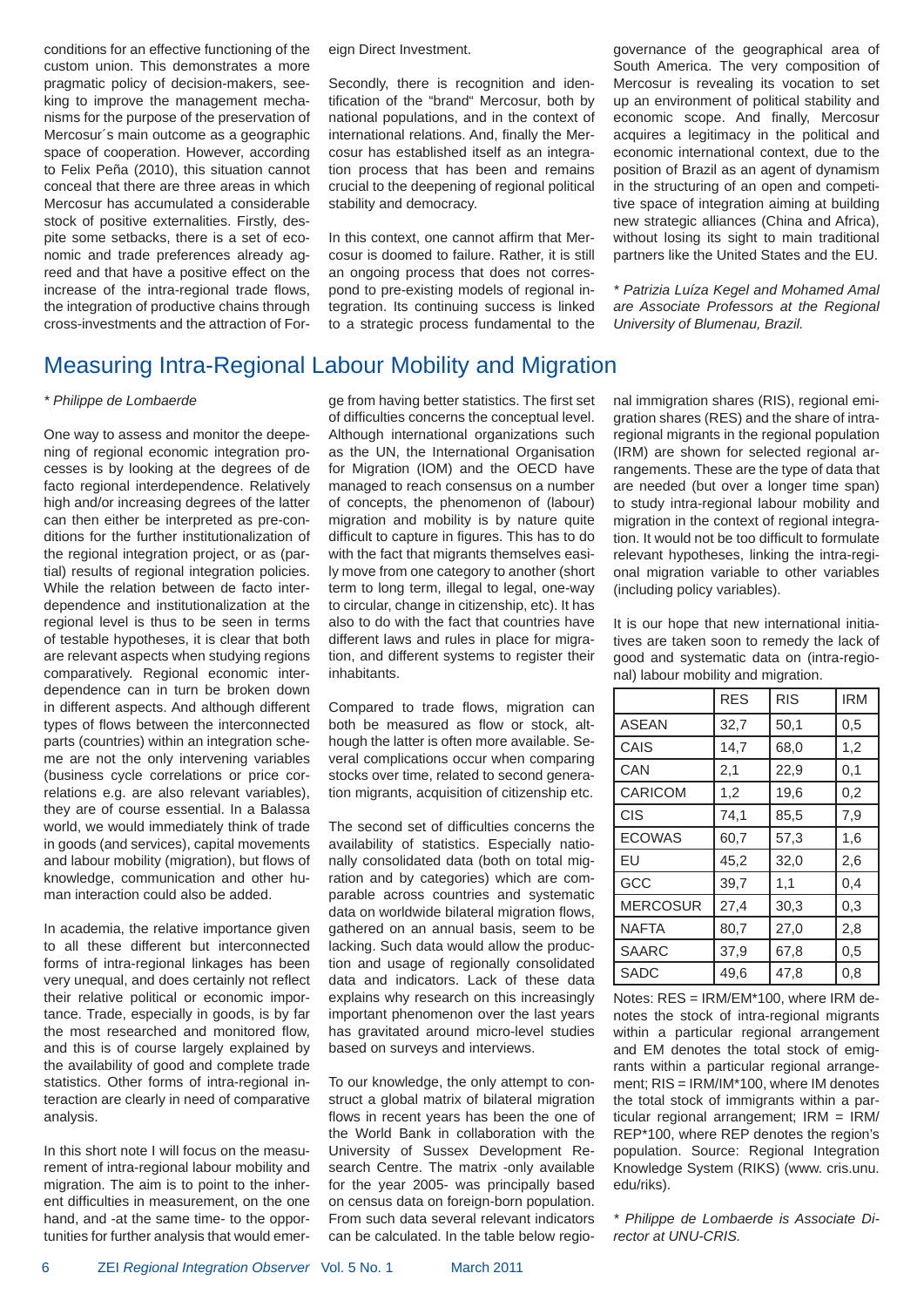## The Cost of Non-Integration

#### *\* Claudia Rommel*

The worldwide trend of countries to create regional blocs is an interesting phenomenon of our times. The European Union (EU), the Association of Southeast Asian Nations (ASEAN), the Southern Common Market (MERCOSUR) and the Economic Community of West African States (ECOWAS) are some examples for this. In Europe only a handful of countries explicitly state that they have no desire to join the EU. This group is getting smaller. Formerly one of these countries, Iceland has submitted its membership application in July 2009 against the background of the global financial crisis. How can the attractiveness of regional integration schemes be explained? Obviously, the countries which take part are convinced that they will profit from their membership. Beyond the normal cost and benefit analysis, many believe that there are actually costs of deciding not to join: the costs of non-integration. This article will look at the following questions: Are there really economic and political costs associated with not joining a regional group? And if so, what are these costs of non-integration?

Many discussions have revolved around the costs of integration. Most obviously would be the loss of sovereignty that many countries view as the highest cost of integration. Additionally, economic and political adjustments necessary for integration can be seen in a negative way as a sort of privation. Furthermore, where integration models arrange for redistribution systems, e.g. the Structural Policy of the EU, net payers are able to quantify their cost of integration. Even the benefits of integration can be analyzed and enumerated: starting by comparing the economic growth before and after accession to an integration bloc, identifying the benefits of a common currency, and the benefits for the individual in terms of mobility. When examining the costs and the benefits we can deduct these from facts in the past. With the costs of non-integration, however, we tread on an area of a possible future or a different past: we need to speculate about something that has not happened in that way and might never happen in the future. This is the reason why it is more convenient to discuss the opportunity costs of non-integration and as such also the benefits of integration. What would a country forgo when it does not integrate into a regional bloc? What would this regional bloc offer which is unattainable for a country remaining outside this bloc?

*The Opportunity Costs of Non-Integration* A key aspect of a regional organization is the trade between its partners. Despite globalization, countries tend to trade more with their immediate neighbors than with distant economies. Lower tariffs, a free trade area or a common market can significantly facilitate trade between the member countries. However, only a situation in which trade is newly created instead of merely diverted is beneficial. Trade diversion occurs when a product is suddenly bought from a country participating in the same regional integration scheme instead of a non-participating country. The same trade flow now occurs between different partners. However, the diverted trade flow is due to the abolition of tariffs, not because the trade partner within the regional integration scheme is able to produce a certain good more efficiently. Some trade diversion cannot be avoided; however, desirable are the welfare gains stemming from trade creation. New trade is created when the changed conditions (in particular the increased competition) from the regional bloc force domestic companies to specialize and increase efficiency. Trade creation then occurs when countries specialize and trade their newly specialized products with each other. A country refusing to become member of a regional organization is missing out on the benefits trade creations yield.

Independent of whether a regional integration arrangement is organized in a supranational or intergovernmental way, forming part of a grouping typically increases and improves communication between the single members. Furthermore, increased trade among these countries requires a certain amount of trust to rely on the trading partner to supply the goods needed and to be able to take own products in the future. Therefore, regional integration is a trust-building measure. It is due to this benefit that membership in the EU is thought to be beneficial for the countries of former Yugoslavia. The prime example at the moment is the border conflict between Slovenia and Croatia. In light of the membership negotiations between the EU and Croatia, resolving the border issue has become a pressing subject and has now been transferred to an international arbitration tribunal. A country which has no desire to integrate into a regional bloc will be missing out on the trustbuilding effects integration entails.

Certain conditions need to be met for a regional organization to be successful in the long-run. Trade facilitation needs to go beyond merely removing tariffs. Non-tariff barriers, administrative barriers and other impediments to trade within the region need to be abolished as well. Within the EU, the European Court of Justice has shown the way forward as the primary defendant of the four freedoms through its case law. Furthermore, a regional integration scheme must be credible to increase the investment spending into the region and improve its attractiveness. Enhanced attractiveness and credibility are among the most important benefits deriving from integration for some countries. This is demonstrated by the case of Ireland whose transformation into the "Celtic Tiger" was enabled not only through an investor-friendly tax regime but also through its membership in the EU. If a regional integration scheme is not implemented properly, however, a loss of credibility will occur, hurting the image of the member countries. Thus a country refusing to carry out economic integration is missing out on the benefits resulting from credibility.

Regional integration schemes are successful if one of the following is true: either there is very strong political commitment in all of the member countries or there are strong supranational institutions pushing the integration agenda. Otherwise it will be possible for the members to offset any benefits occurring from integration in a wish to protect their industries. This could be observed in the South American organization Mercosur. Immediately after its creation in 1992 one of its members, Argentina, put a 10 % tariff on all imports irrespective of their origin. The other Mercosur members raised barriers to trade on their part. Therefore, a country that enters a regional bloc but fails to show the political will or create supranational institutions will be missing out on the benefits offered by the regional organization. Returning to the case of Iceland and the other Western European countries that are not members of the EU we see that they large-Iv benefit from the common market through the European Economic Area (EEA). The EEA allows Norway, Iceland and Liechtenstein to participate in the common market without being EU members. At first sight, there seems to be no cost of non-integration for these countries. However, they are unable to take part in the decision-making. Having to accept the rules of the game that others have decided can be a high cost of non-integration.

The costs incurred from not integrating range from losing out on the benefits from increased regional trade over credibility loss to lacking influence in decision-making. However, if integration is not implemented properly, there are no costs of non-integration because the benefits arising from integration can be outweighed by national policies and lacking political will. Strong supranational institutions, clear rules and exceptions that are used only in very exceptional circumstances can enable a regional integration scheme to be successful and its member states to reap the benefits.

Note: Aspects of this article have been taken from the 1999 study "SADC; The Cost of Non-Integration" by David Evans, Peter Holmes and Ibbo Mandaza.

*\* Claudia Rommel is Research Fellow at ZEI.*